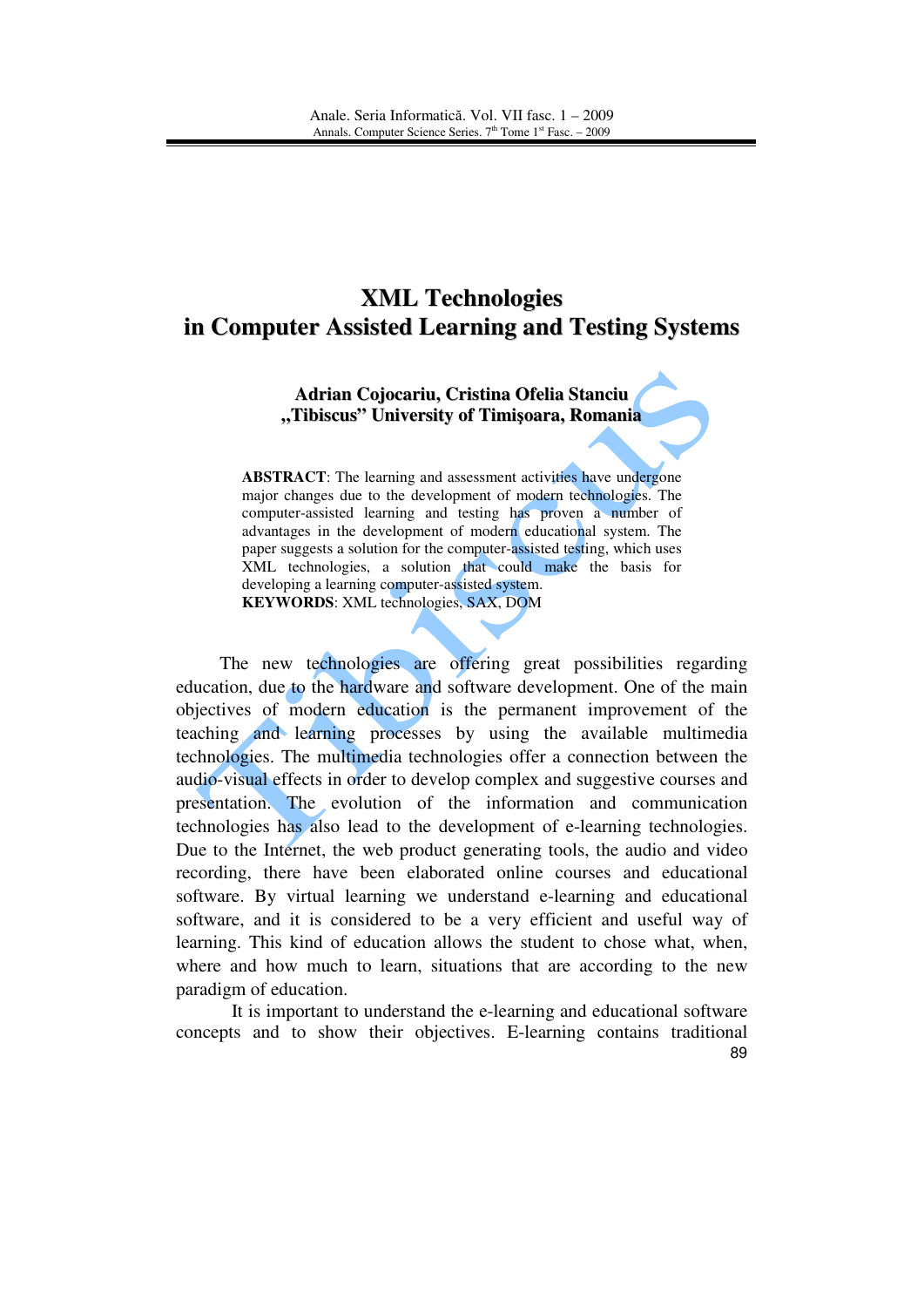methods and techniques and by using the information and communication technologies will assist the individual in achieving knowledge and skills in certain fields. It is an accessible way to information and knowledge, and offers new and efficient methods of teaching, learning, permanent education and knowledge evaluation. E-learning technologies may be complementary or an alternative to the traditional education methods. E-learning allows organizing the on-line learning process by subjects or themes, while traditional education is generally organized in groups by age.

By integrating new technologies into methods of education, by conducting researching activities in the areas of standards and the cognitive psychology methods, we develop actions regarding the improvement of the teaching-learning-evaluation activity on any level or form, and in any curricular area.

The teaching-learning-testing process is going through important changes due to the e-learning technologies. The education system is definitely involved in the foundation and building of the information and knowledge society.

The educational software is considered to be any software application that is able to run on a personal computer and that shows a certain topic, theme or practical experience, or a course, being a great alternative to the traditional education methods.

Roger Bohn claims about the learning process that "*Learning is evolution of knowledge over time*", considering the quick evolution of the information and communication technologies. Technology Based Learning is significant when referring to a education forms that is using other education tools that the traditional class-room forms that include computers, television, multimedia machines. Computer Based Learning has proved an important impact upon the knowledge domain.

Lewis Perelman claims that "*We must replace education and schools with hyper-education, that is not only a new form of education, without any constrains but also a world without education constrains. The nations that chose to use the newest education systems based on the newest technologies will be the most powerful nations of the 21th century. This education form will extend beyond school, beyond the static role of the teacher and education and beyond the school years. The intelligent education environments, the interactive hypermedia systems, the biomedical and intelligent technologies, the communication infrastructure are making possible the access to knowledge anytime and anyplace. The HyperLearning revolution impact includes access to education through distance education, intelligent education environment, that are able to adapt to particular* 

90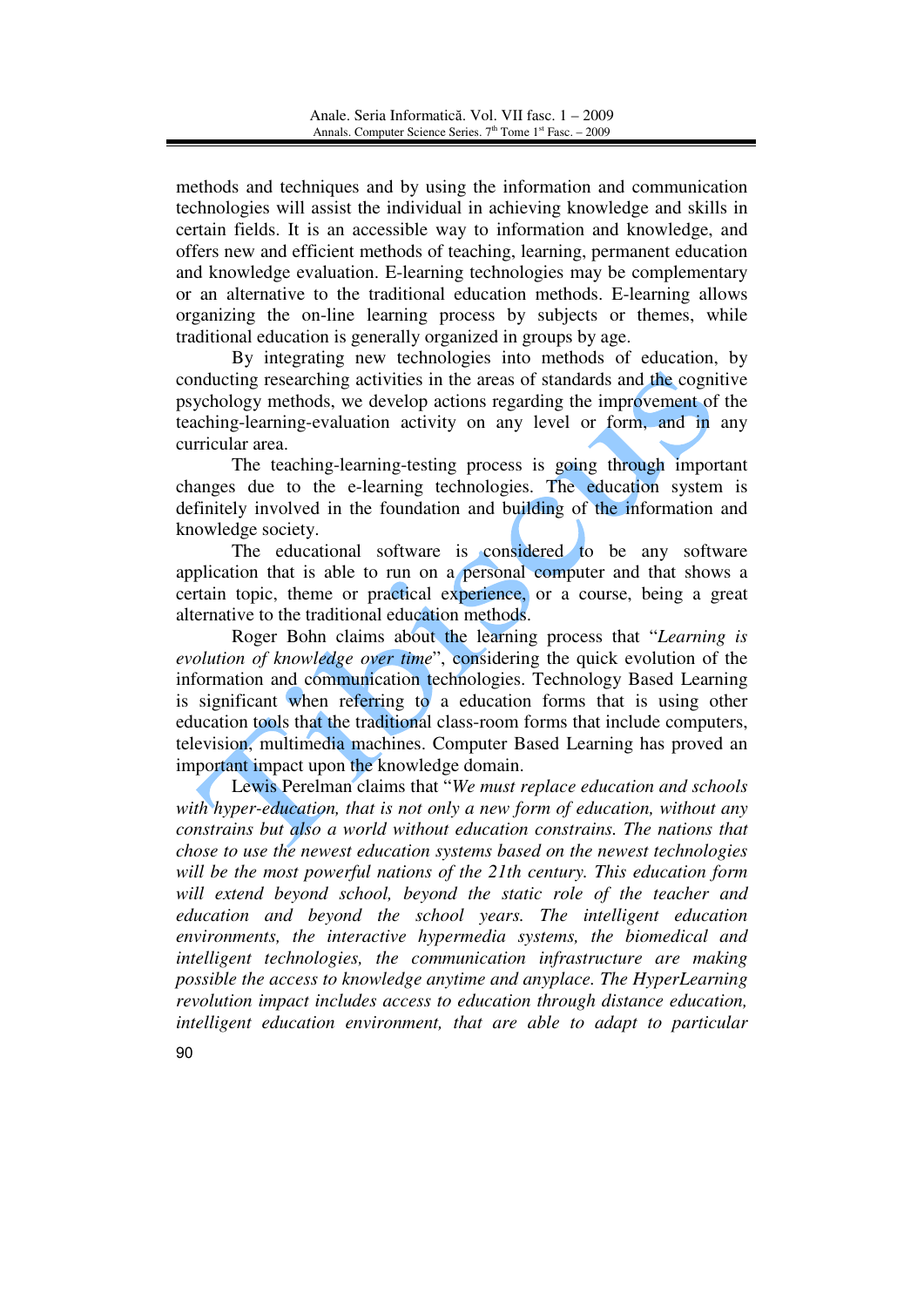*learning characteristics, any age and level person having access to education.* "

Data management is a very important aspect of the learning and testing system, and as the data amount is continuously enlarging, one has to find proper solutions to store and manage data. XML (eXtensible Markup Language) offers an organized and elegant way to store data. Its main advantage is the adaptability, and the fact that data modeled with XML are human readable, which in many cases proves to be a great advantage.

XML is a modern format and most if the visual high level programming languages, such as Visual C++, C#, Java, are capable to process and manage XML files and the data stored in these files.

Modeling data in XML format also offers the possibility to validate data by defining so called XML schemes. The XSD (*XML Schema Definition*) files define rules and patterns the XML file should fit in. The assemble made up by the data models represented in XML format together with the XSD schemes and the applications developed in programming languages that offer function libraries for processing these data models (.Net, Java packages, Qt) represents a powerful and efficient solution, but mostly an elegant one, according to the object oriented programming point of view.

There are two main methods for parsing XML files: SAX and DOM. Each of these methods has its own advantages:

- SAX (*Simple API for XML*) is an event based method: at the parsing moment of each XML entity of the model a signal is output, signal which is received by the software developer that uses the SAX functions and will be able to realize the internal model of the data from the XML file. Among the main particularities of a SAX parser, we can mention the fast processing and simplicity.
- DOM (*Document Object Model*) is based on loading the whole content of the XML file in the memory and on the disposal of its elements to the software developer in the tree model which is typical to the format. A derived advantage of this parsing way is that in any moment one can access a node of the XML file through the functions and data types offered by the DOM function library implemented in a certain programming language. Among the main characteristics of DOM parser we mention the model hierarchy and the easy serialization.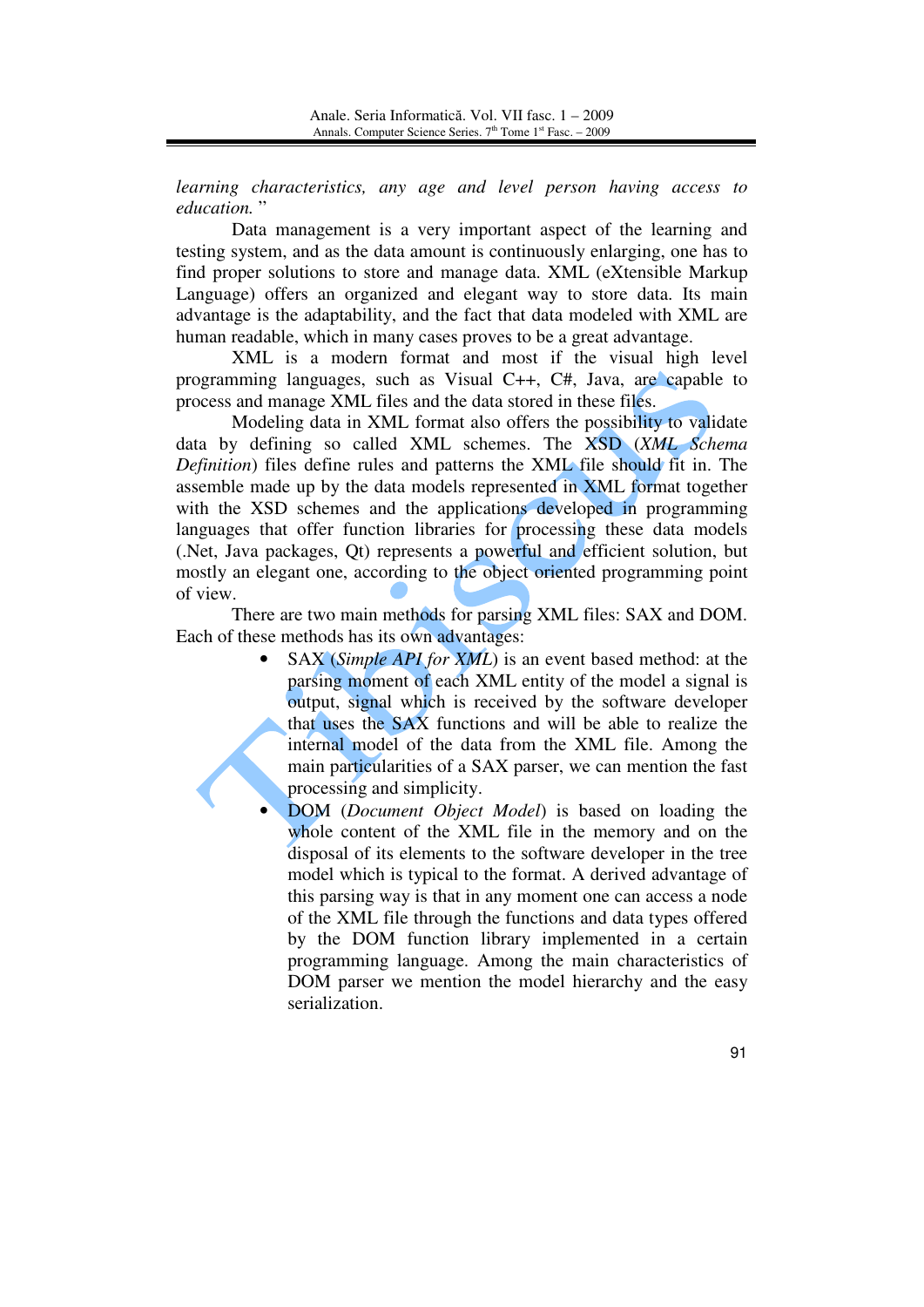

## Figure 1. Class diagram for the GrileX application

We have developed a software application for quiz-based testing. The application, called *GrileX* has been developed in the C# programming language, in the Visual Studio .Net 2005 environment. Data is being stored in XML files, and the correct answers are coded with MD5 (Message-Digest algorithm 5) algorithm. This security algorithm is a widely used cryptographic hash function with a 128-bit hash value [wikipedia]. MD5 has been used in a wide variety of security applications, and is also used to check the integrity of different files. The class diagram on which the software application has been developed is presented in Figure 1.

92 The software application is based on the client-server architecture (Figure 2), and actually a suite that consists in three parts: a Server that runs on the server computer, the Testing application that runs on the client computers and the Administration application which allows configuring the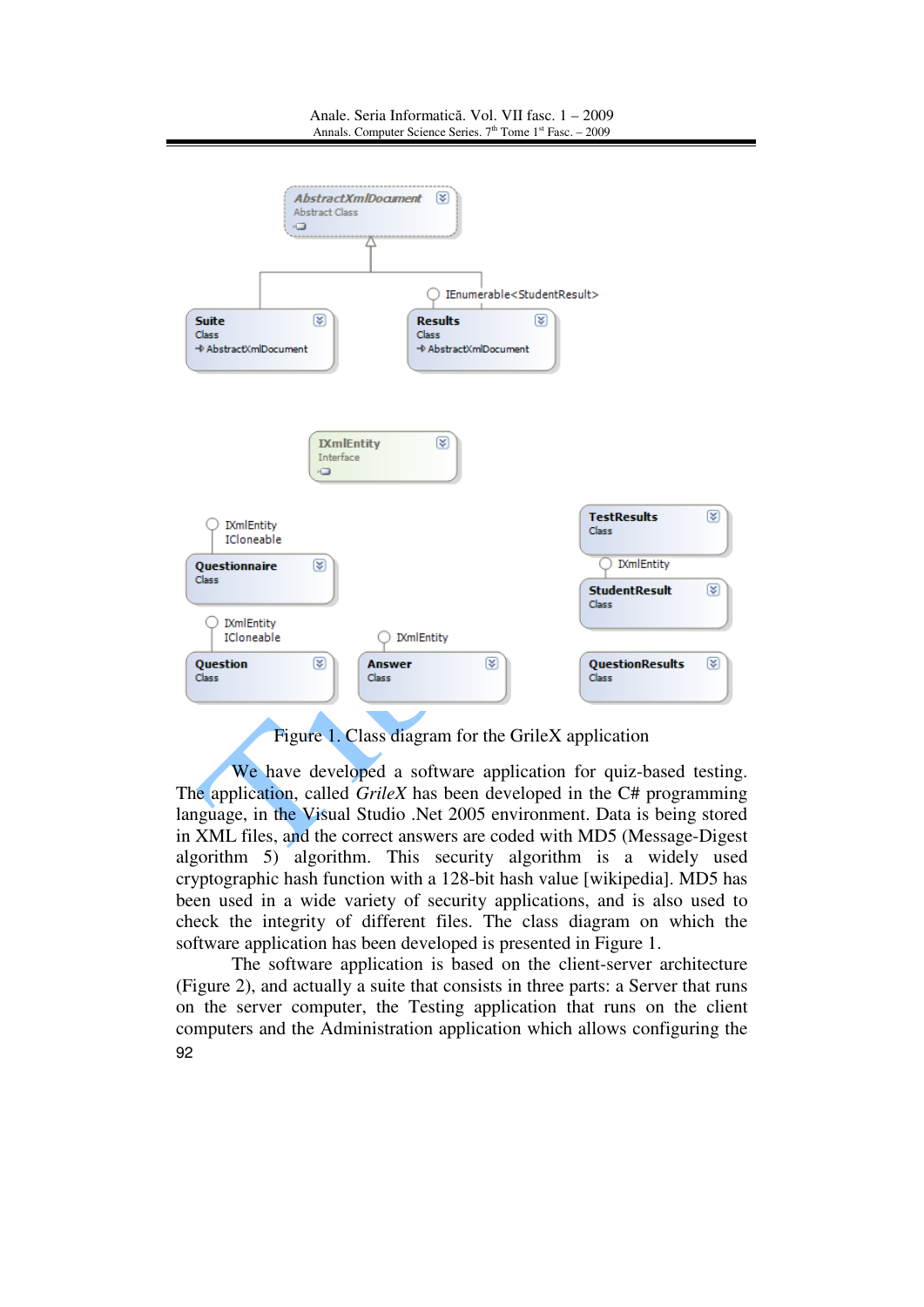tests. The Administration application can only be accessed by the professors using an ID and a password. The Testing application is the actual testing module, used by the students. Before the beginning of the test they enter their personal data (name, year of study, subject) and at the end of the testing process the result will be shown in a dialogue window. All this data regarding a student is sent to the Server so the professor is aware and supervises the whole testing process.



Figure 2. The client-server architecture

So far, computer assisted testing proved to have several advantages, but also disadvantages.

Some of the advantages are:

- $\blacksquare$  the increase of the evaluation process speed;
- $\blacksquare$  higher objectivity;
- $\blacksquare$  the decrease of evaluation errors;
- $\blacksquare$  assures transparency in the examination process;
- diminishes the nervous and emotional state of the student. Some of the disadvantages are:
- equires appropriate technical support;
- $\blacksquare$  may reduce the capability of verbal communication of the students;
- $\blacksquare$  may lead to the loss of argumentation and discussion capability.

In spite of the above shown disadvantages, the so far developed application has encountered a real success, from students and teachers, and for this reason we are aiming to extend its features and develop a complex learning and testing system that is using new and modern technologies, such as XML.